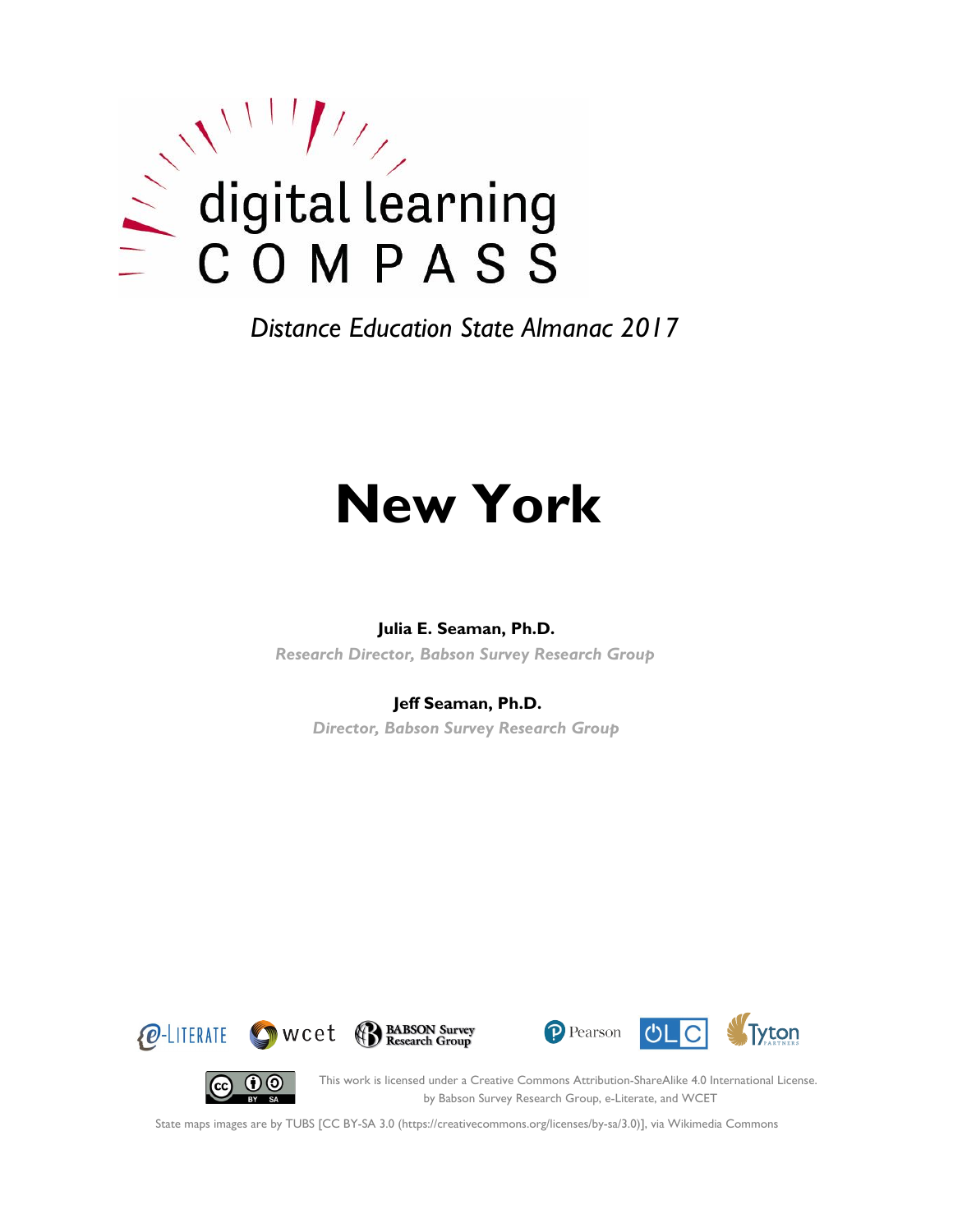| <b>New York</b>               |              |                  |  |
|-------------------------------|--------------|------------------|--|
|                               | <b>State</b> | % of<br>National |  |
|                               |              |                  |  |
| Population                    | 19,745,289   | 6.0%             |  |
| <b>18-55 Population</b>       | 9,675,192    | 6.3%             |  |
| <b>Number of Institutions</b> | 314          | 6.5%             |  |
|                               |              |                  |  |

 New York has 314 degree-granting higher education institutions, which represent 6.5% of all such institutions in the United States. These institutions enrolled a total of 1,291,040 students as of fall 2015 (1,053,448 of which are studying at the undergraduate level and 237,592 at the graduate level). The fall 2015 figure is a decrease of 18,010 students (or -1.4%) from the number enrolled in the fall of 2012.

 Among the total student body, 191,842 (157,086 undergraduates and 34,756 graduate students) were taking at least one course at a distance. This is 14.9% of the enrolled student body, which is lower than the national average rate of 29.7%. The number of students taking distance education courses in the state decreased by 5,430 (or -2.8%) between fall 2012 and fall 2015. This is lower than the national level of growth of 11.0%.

 89,089 students in New York are taking all of their courses at a distance, made up of 69,935 undergraduates and 19,154 graduates. This represents 6.9% of all students enrolled in the state, a rate that is lower than the national average of 14.3%. A total of 41,869 (or 47.0% of these exclusively online students) live in New York, the remainder come from outside of the state. This rate is lower than the national in-state average of 55.1%.

 The number of students that take any of their courses on campus, including those who take all of their courses on campus and those who take a mix of on-campus and distance courses, is 1,201,951, or 93.1% of the total student enrollment in New York. This number represents a decrease in proportion on campus from the four years prior (93.7% from 1,227,119 students in 2012). The -0.6% rate is a smaller change than the national 1.7% decrease.

|                    |                            | <b>Total</b>        |                        | Undergraduate |                        | <b>Graduate</b> |                        |
|--------------------|----------------------------|---------------------|------------------------|---------------|------------------------|-----------------|------------------------|
|                    |                            | <b>All Students</b> | Any<br><b>Distance</b> | All Students  | Any<br><b>Distance</b> | All Students    | Any<br><b>Distance</b> |
|                    | <b>Total</b>               | 1.291.040           | 191.842                | 1,053,448     | 157.086                | 237.592         | 34,756                 |
|                    | Private for-profit         | 45,480              | 11,159                 | 42,375        | 10,546                 | 3,105           | 613                    |
| Control            | Private not-for-profit     | 531,139             | 87,850                 | 363,885       | 64,142                 | 167,254         | 23,708                 |
|                    | Public                     | 714,421             | 92,833                 | 647,188       | 82,398                 | 67,233          | 10,435                 |
| <b>Type</b>        | 2 to 4-year                | 330,310             | 46,534                 | 330,310       | 46,534                 | 0               | 0                      |
|                    | 4-year or more             | 960,730             | 145,308                | 723,138       | 110,552                | 237,592         | 34,756                 |
|                    | Under 1,000                | 45,752              | 4,762                  | 34,170        | 3,649                  | 11,582          | 1,113                  |
| <b>Instutional</b> | $1,000 - 4,999$            | 268,212             | 42,185                 | 224,404       | 33,523                 | 43,808          | 8,662                  |
| <b>Enrollment</b>  | 5,000 - 9,999              | 223,328             | 31,412                 | 194,615       | 26,435                 | 28,713          | 4,977                  |
| <b>Size</b>        | 10,000 - 19,999            | 414,260             | 46,799                 | 351,953       | 38,390                 | 62,307          | 8,409                  |
|                    | 20,000 and above           | 339,488             | 66,684                 | 248,306       | 55.089                 | 91,182          | 11,595                 |
|                    | Associate's College        | 322,912             | 45,877                 | 322,912       | 45,877                 | $\mathbf 0$     | $\mathbf 0$            |
|                    | Baccalaureate College      | 121,215             | 12,874                 | 118,511       | 12,731                 | 2,704           | 143                    |
| Carnegie           | <b>Doctoral University</b> | 351,407             | 28,310                 | 217,016       | 15,482                 | 134,391         | 12,828                 |
|                    | Master's College           | 425,730             | 96,156                 | 348,876       | 77,126                 | 76,854          | 19,030                 |
|                    | Specialized                | 68,544              | 8,625                  | 44,910        | 5,870                  | 23,634          | 2,755                  |
|                    | Unassigned                 | 1,232               | 0                      | 1,223         | 0                      | 9               | 0                      |

## **Overall and Distance Enrollment - 2015**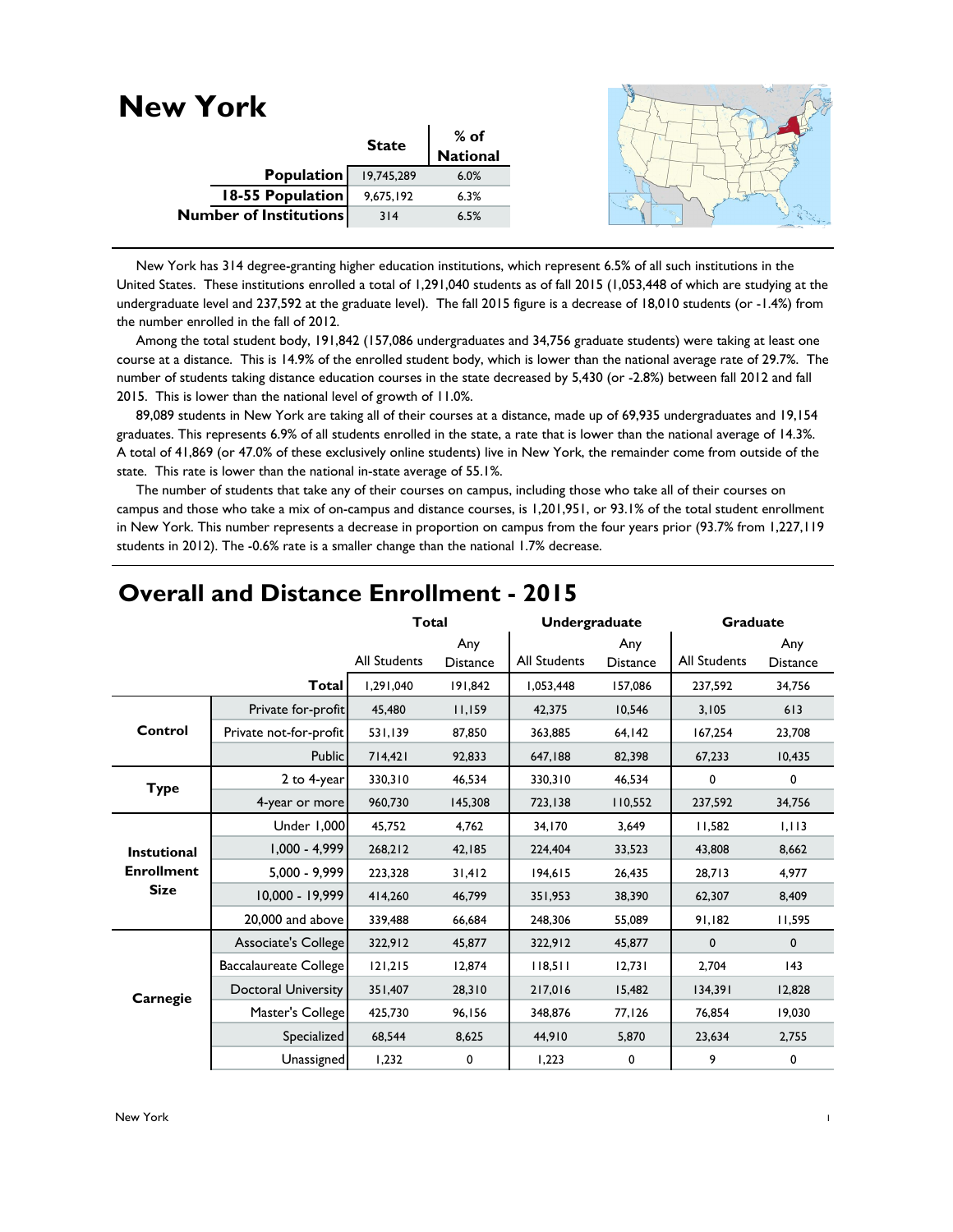

## **On-Campus Students**

Under 1,000 **1,000 - 4,999** 5,000 - 9,999  $10,000 - 19,999$ 20,000 and above

**SIZE**



 $4%$ 

32%

26%

21%

17%



26%

74%

**TYPE**

■2 to 4-year ■4-year or more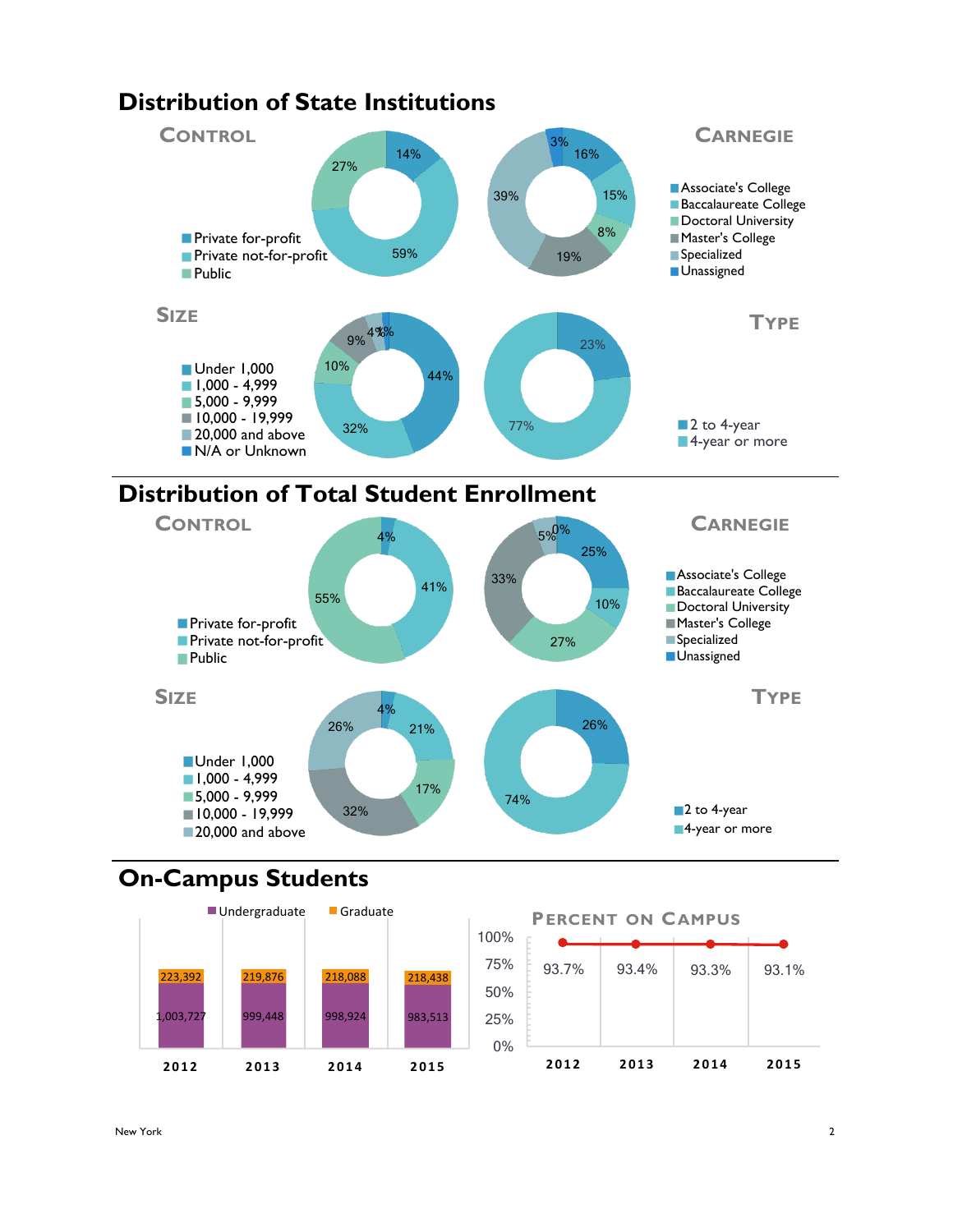## **Distribution of Distance Student Enrollment**



## **Enrollment Trends**



## **Exclusively Distance Student Locations**